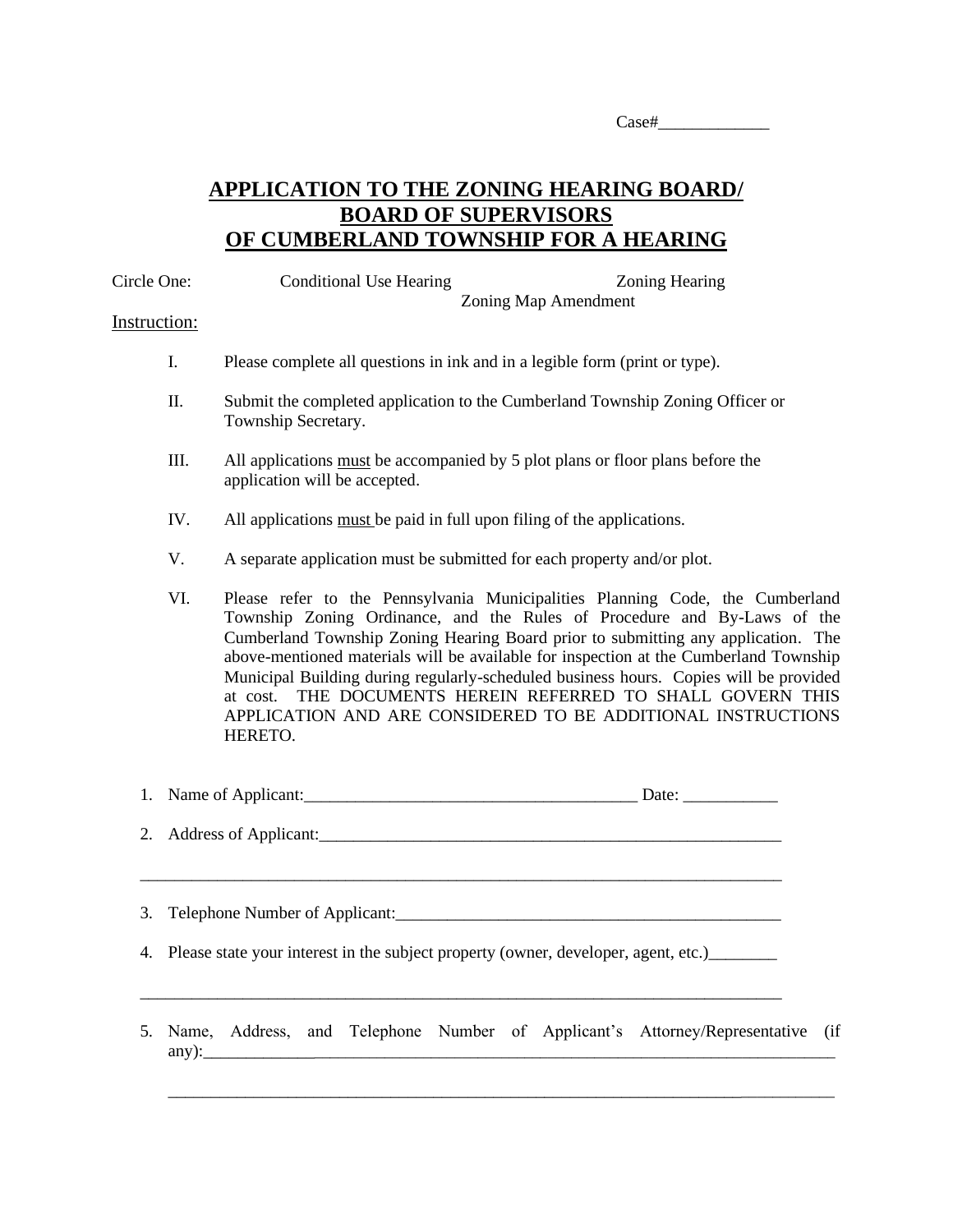6. Location of property and/or structure to which Application relates, including, among other information, the street address, deed reference, and zoning district (if known):

\_\_\_\_\_\_\_\_\_\_\_\_\_\_\_\_\_\_\_\_\_\_\_\_\_\_\_\_\_\_\_\_\_\_\_\_\_\_\_\_\_\_\_\_\_\_\_\_\_\_\_\_\_\_\_\_\_\_\_\_\_\_\_\_\_\_\_\_\_\_\_\_\_\_\_\_\_\_\_\_\_\_

\_\_\_\_\_\_\_\_\_\_\_\_\_\_\_\_\_\_\_\_\_\_\_\_\_\_\_\_\_\_\_\_\_\_\_\_\_\_\_\_\_\_\_\_\_\_\_\_\_\_\_\_\_\_\_\_\_\_\_\_\_\_\_\_\_\_\_\_\_\_\_\_\_\_\_\_\_\_\_\_\_\_

\_\_\_\_\_\_\_\_\_\_\_\_\_\_\_\_\_\_\_\_\_\_\_\_\_\_\_\_\_\_\_\_\_\_\_\_\_ \_\_\_\_\_\_\_\_\_\_\_\_\_\_\_\_\_\_\_\_\_\_\_\_\_\_\_\_\_\_\_\_\_\_\_\_\_\_\_\_\_\_

\_\_\_\_\_\_\_\_\_\_\_\_\_\_\_\_\_\_\_\_\_\_\_\_\_\_\_\_\_\_\_\_\_\_\_\_\_ \_\_\_\_\_\_\_\_\_\_\_\_\_\_\_\_\_\_\_\_\_\_\_\_\_\_\_\_\_\_\_\_\_\_\_\_\_\_\_\_\_\_

7. Name, Address and Telephone Number of all owners of any interest in the property and/or structure other than persons listed in Question #1 above. (For each person please define their respective interest):

| 8. | Grounds for Application (please check all boxes which apply): |  |  |  |
|----|---------------------------------------------------------------|--|--|--|
|    | A. Variance                                                   |  |  |  |
|    | <b>B.</b> Special Exception Request                           |  |  |  |
|    | C. Conditional Use                                            |  |  |  |
|    | D. Appeal from decision of Zoning Officer                     |  |  |  |
|    | E. Challenge to validity of Zoning Ordinance or Map           |  |  |  |

a. If box "A" "B" or "C" above is checked, please cite the section of the Cumberland Township Zoning Ordinance upon which the application is based and briefly state the relief sought and state facts or reasons in support of the grant of the application:

\_\_\_\_\_\_\_\_\_\_\_\_\_\_\_\_\_\_\_\_\_\_\_\_\_\_\_\_\_\_\_\_\_\_\_\_\_\_\_\_\_\_\_\_\_\_\_\_\_\_\_\_\_\_\_\_\_\_\_\_\_\_\_\_\_

\_\_\_\_\_\_\_\_\_\_\_\_\_\_\_\_\_\_\_\_\_\_\_\_\_\_\_\_\_\_\_\_\_\_\_\_\_\_\_\_\_\_\_\_\_\_\_\_\_\_\_\_\_\_\_\_\_\_\_\_\_\_\_\_\_

\_\_\_\_\_\_\_\_\_\_\_\_\_\_\_\_\_\_\_\_\_\_\_\_\_\_\_\_\_\_\_\_\_\_\_\_\_\_\_\_\_\_\_\_\_\_\_\_\_\_\_\_\_\_\_\_\_\_\_\_\_\_\_\_\_

\_\_\_\_\_\_\_\_\_\_\_\_\_\_\_\_\_\_\_\_\_\_\_\_\_\_\_\_\_\_\_\_\_\_\_\_\_\_\_\_\_\_\_\_\_\_\_\_\_\_\_\_\_\_\_\_\_\_\_\_\_\_\_\_\_

\_\_\_\_\_\_\_\_\_\_\_\_\_\_\_\_\_\_\_\_\_\_\_\_\_\_\_\_\_\_\_\_\_\_\_\_\_\_\_\_\_\_\_\_\_\_\_\_\_\_\_\_\_\_\_\_\_\_\_\_\_\_\_\_\_

\_\_\_\_\_\_\_\_\_\_\_\_\_\_\_\_\_\_\_\_\_\_\_\_\_\_\_\_\_\_\_\_\_\_\_\_\_\_\_\_\_\_\_\_\_\_\_\_\_\_\_\_\_\_\_\_\_\_\_\_\_\_\_\_\_

b. If box "D" above is checked, please explain the action of the Zoning Officer which is being appealed, the justification and/or grounds for appeal, and the section of the Zoning Ordinance which was allegedly violated: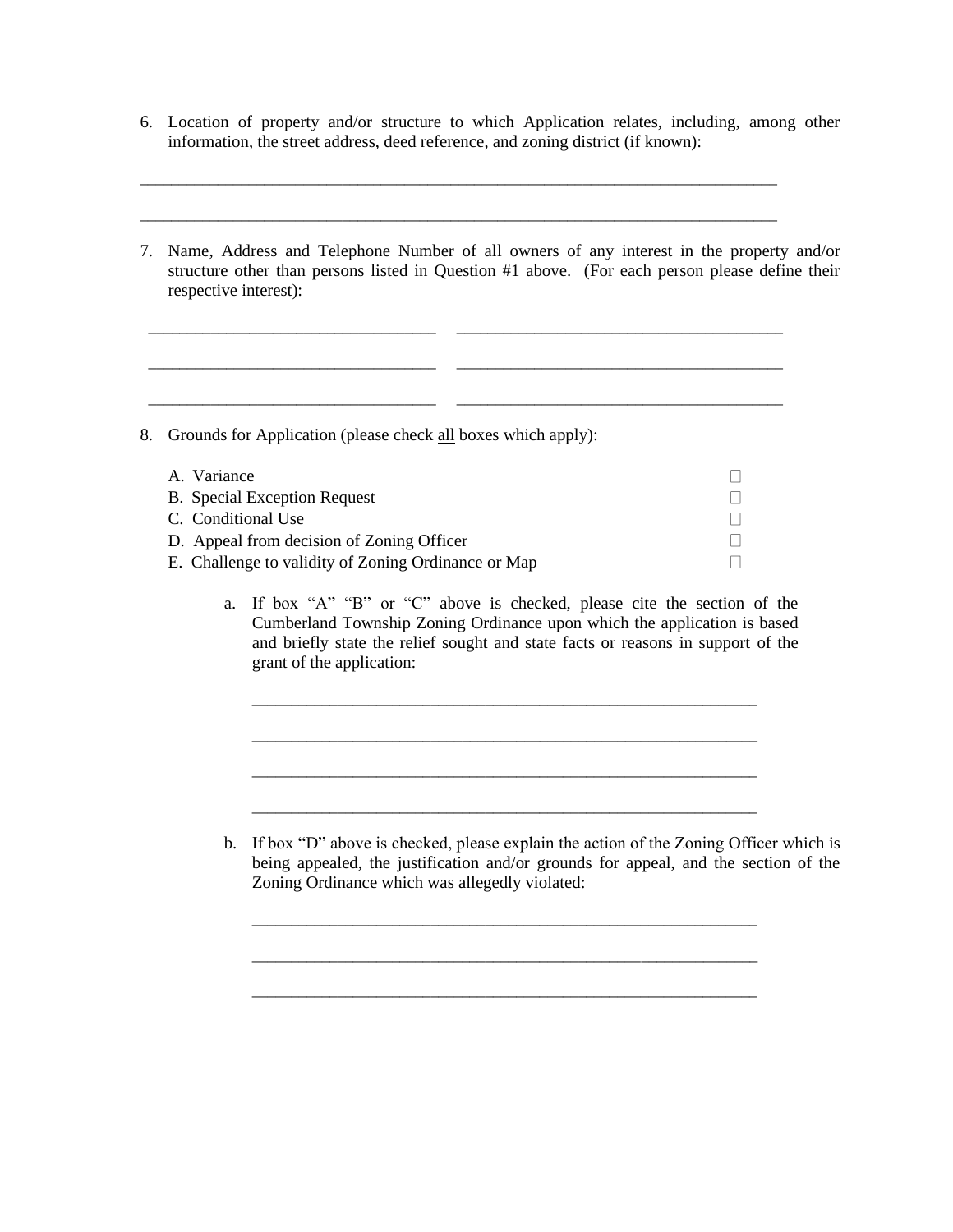c. If box "E" above is checked, please list off matters which are at issue and the grounds for the challenge. In addition, please attach the plans or other materials describing the use or development permitted by the challenged ordinance or map and attach the proper certification as required by Section 1004 of the "The Pennsylvania Municipalities Planning Code", as amended.

\_\_\_\_\_\_\_\_\_\_\_\_\_\_\_\_\_\_\_\_\_\_\_\_\_\_\_\_\_\_\_\_\_\_\_\_\_\_\_\_\_\_\_\_\_\_\_\_\_\_\_\_\_\_\_\_\_\_\_\_\_\_\_\_\_\_\_\_

\_\_\_\_\_\_\_\_\_\_\_\_\_\_\_\_\_\_\_\_\_\_\_\_\_\_\_\_\_\_\_\_\_\_\_\_\_\_\_\_\_\_\_\_\_\_\_\_\_\_\_\_\_\_\_\_\_\_\_\_\_\_\_\_\_\_\_\_

\_\_\_\_\_\_\_\_\_\_\_\_\_\_\_\_\_\_\_\_\_\_\_\_\_\_\_\_\_\_\_\_\_\_\_\_\_\_\_\_\_\_\_\_\_\_\_\_\_\_\_\_\_\_\_\_\_\_\_\_\_\_\_\_\_\_\_\_

\_\_\_\_\_\_\_\_\_\_\_\_\_\_\_\_\_\_\_\_\_\_\_\_\_\_\_\_\_\_\_\_\_\_\_\_\_\_\_\_\_\_\_\_\_\_\_\_\_\_\_\_\_\_\_\_\_\_\_\_\_\_\_\_\_\_\_\_

\_\_\_\_\_\_\_\_\_\_\_\_\_\_\_\_\_\_\_\_\_\_\_\_\_\_\_\_\_\_\_\_\_\_\_\_\_\_\_\_\_\_\_\_\_\_\_\_\_\_\_\_\_\_\_\_\_\_\_\_\_\_\_\_\_\_\_\_

\_\_\_\_\_\_\_\_\_\_\_\_\_\_\_\_\_\_\_\_\_\_\_\_\_\_\_\_\_\_\_\_\_\_\_\_\_\_\_\_\_\_\_\_\_\_\_\_\_\_\_\_\_\_\_\_\_\_\_\_\_\_\_\_\_\_\_\_

- 9. Describe the current use of this subject property:
- 10. Describe the proposed use of the subject property:
- 11. If a Unified Appeal is accompanying this Application, briefly describe the subject matter:

\_\_\_\_\_\_\_\_\_\_\_\_\_\_\_\_\_\_\_\_\_\_\_\_\_\_\_\_\_\_\_\_\_\_\_\_\_\_\_\_\_\_\_\_\_\_\_\_\_\_\_\_\_\_\_\_\_\_\_\_\_\_\_\_\_\_\_\_\_\_\_\_\_\_\_\_\_\_\_

\_\_\_\_\_\_\_\_\_\_\_\_\_\_\_\_\_\_\_\_\_\_\_\_\_\_\_\_\_\_\_\_\_\_\_\_\_\_\_\_\_\_\_\_\_\_\_\_\_\_\_\_\_\_\_\_\_\_\_\_\_\_\_\_\_\_\_\_\_\_\_\_\_\_\_\_\_\_\_

\_\_\_\_\_\_\_\_\_\_\_\_\_\_\_\_\_\_\_\_\_\_\_\_\_\_\_\_\_\_\_\_\_\_\_\_\_\_\_\_\_\_\_\_\_\_\_\_\_\_\_\_\_\_\_\_\_\_\_\_\_\_\_\_\_\_\_\_\_\_\_\_\_\_\_\_\_\_\_

\_\_\_\_\_\_\_\_\_\_\_\_\_\_\_\_\_\_\_\_\_\_\_\_\_\_\_\_\_\_\_\_\_\_\_\_\_\_\_\_\_\_\_\_\_\_\_\_\_\_\_\_\_\_\_\_\_\_\_\_\_\_\_\_\_\_\_\_\_\_\_\_\_\_\_\_\_\_\_

\_\_\_\_\_\_\_\_\_\_\_\_\_\_\_\_\_\_\_\_\_\_\_\_\_\_\_\_\_\_\_\_\_\_\_\_\_\_\_\_\_\_\_\_\_\_\_\_\_\_\_\_\_\_\_\_\_\_\_\_\_\_\_\_\_\_\_\_\_\_\_\_\_\_\_\_\_\_\_

\_\_\_\_\_\_\_\_\_\_\_\_\_\_\_\_\_\_\_\_\_\_\_\_\_\_\_\_\_\_\_\_\_\_\_\_\_\_\_\_\_\_\_\_\_\_\_\_\_\_\_\_\_\_\_\_\_\_\_\_\_\_\_\_\_\_\_\_\_\_\_\_\_\_\_\_\_\_\_

I/We, \_\_\_\_\_\_\_\_\_\_\_\_\_\_\_\_\_\_\_\_\_\_\_\_\_\_\_\_\_\_\_\_\_\_\_\_\_\_\_\_\_\_\_\_\_\_\_\_\_\_\_\_\_\_\_\_\_\_\_\_\_\_\_\_\_\_\_\_\_\_\_\_\_, verify that the statements made in the Application are true and correct. I understand that false statements herein are subject to the penalties of 18 PA C.S. Section 4904 relating to un-sworn falsification to authorities. I further understand and acknowledge that the documents referred to in Section VI of the Instruction to the Application are considered additional instructions hereto.

> \_\_\_\_\_\_\_\_\_\_\_\_\_\_\_\_\_\_\_\_\_\_\_\_\_\_\_\_\_\_\_\_ Signature of Applicant

> \_\_\_\_\_\_\_\_\_\_\_\_\_\_\_\_\_\_\_\_\_\_\_\_\_\_\_\_\_\_\_\_

 $\overline{a}$